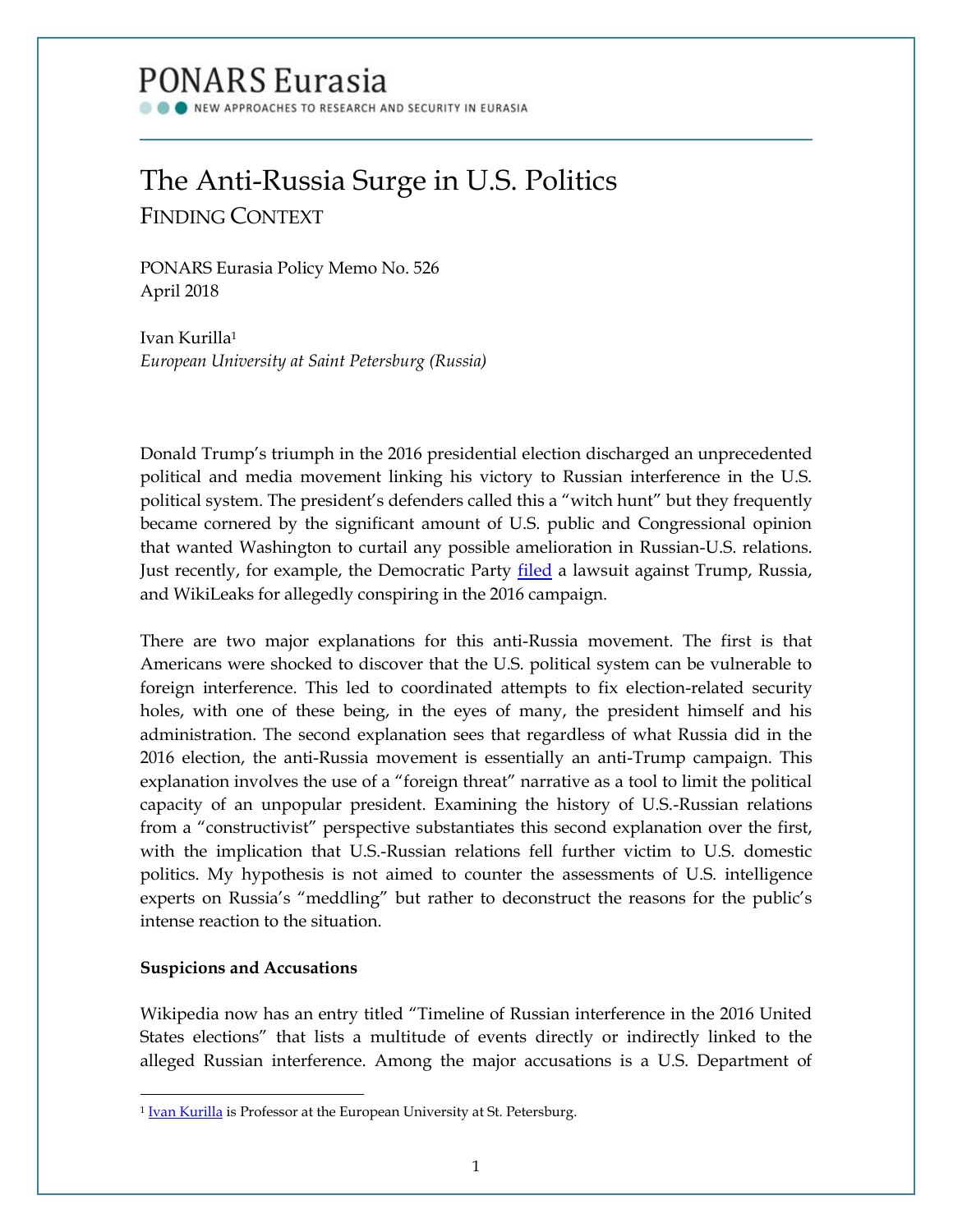Homeland Security report that says Russian hackers penetrated U.S. voter-registration systems and were responsible for the DNC email leaks. There is also the [joint claim](https://www.dni.gov/files/documents/ICA_2017_01.pdf) by the FBI, CIA, and NSA that states: "President Vladimir Putin ordered an influence campaign in 2016 aimed at the U.S. presidential election. Russia's goals were to undermine public faith in the U.S. democratic process, denigrate Secretary Clinton, and harm her electability and potential presidency." The claim continues: "We further assess Putin and the Russian Government developed a clear preference for President-elect Trump." This line echoes Hillary Clinton, who during the third presidential debate on October 19, 2016, blamed Russia for the DNC email leaks and [accused](http://www.miamiherald.com/news/politics-government/article125773299.html) Trump of being a "puppet" of Putin. Public interest began to focus on any possible links between Trump's team and Russian citizens, with suspicions being cast, for example, on meetings between Trump's associates and Russian Ambassador Sergey Kislyak. At the peak of the movement (which has ongoing peaks), some journalists and politicians discussed whether Trump was an actual Russian agent.

The official investigations into the matter are ongoing. They have already produced some proof of Russian meddling and a list of suspects involved. However, the nature of parts of the investigations, gravity of charges, and sufficiency of evidence is heavily linked to party affiliations. A segment of the American public tends to believe intelligence agency claims that Russia meddled, influenced the election results, and there was probable collusion between Trump's team and Moscow's officials. Another segment tends to downplay the significance of Russia's interference and reject any hint of collusion. For example, in March 2018, House Republicans "[prematurely closed](https://www.vox.com/2018/3/12/17111492/trump-russia-collusion-probe-house-intel-committee)" their Trump-Russia probe without interviewing key witnesses such as Michael Flynn, Paul Manafort, and Rick Gates. Because hard facts are hard to come by, I suggest looking at several examples from the past to better understand the current U.S. domestic perceptions.

### **Russia as a Traditional "Constitutive Other" of the United States**

The core of constructivism, a prominent theory of international relations, is the notion that any given society needs an external peer, a "Constitutive Other," in its domestic struggle for self-identification. This foreign nation becomes an indispensable part of domestic political identity discourses. Often, and for different purposes, this Other is portrayed as a model, threat, or pupil. For more than a century, Russia and the United States were "Constitutive Others" of each other.

The first known debate in the United States that directly involved Russia took place in 1813 when critics of President James Madison, who signed the U.S. declaration of war against England, framed their anti-war demonstrations as banquets to celebrate the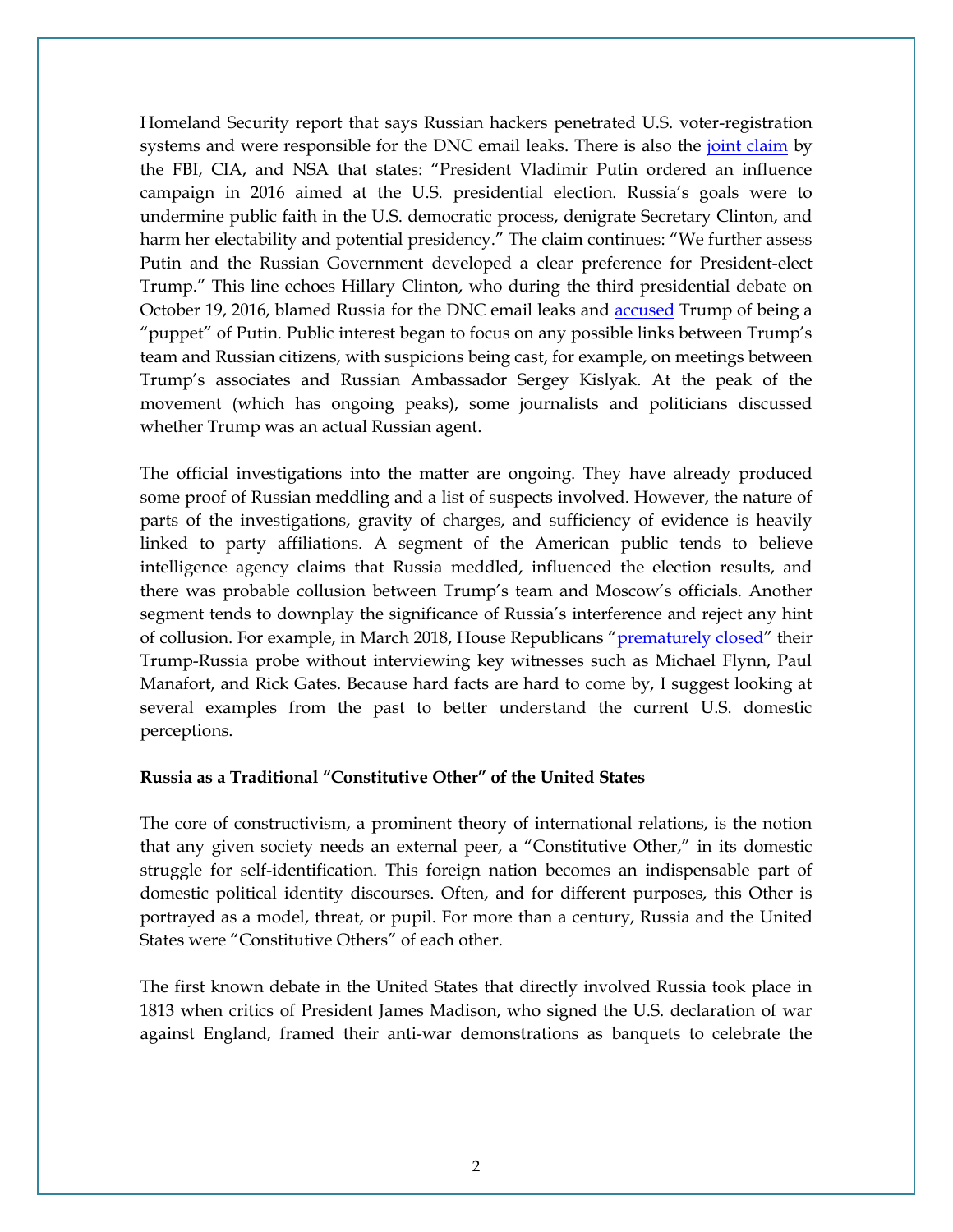Russian victories over Napoleon.<sup>2</sup> This led politicians and pundits from multiple U.S. political camps at the time to immerse themselves in a debate about the "real values" of Russia. Those who organized the banquets praised Russia for being Europe's liberator from Napoleonic tyranny, while others demonized Russia as a barbaric country whose victories should not be celebrated. Their discussions were not really about the merits of Russia—Americans in 1813 had very little interest in the distant Russian empire—rather they were a vehicle through which to discuss the policies of the Madison administration. These debates laid the foundation for U.S. domestic discussions about Russia.

Later, the Bolshevik revolution triggered the first U.S. "Red Scare" in the United States. The rise of Communism during and after World War II generated the second Red Scare. During the second one, a fake [pamphlet](https://www.snopes.com/history/document/communistrules.asp) was widely circulated titled "Communist Rules" for Revolution" that listed threats to the American way of life. The pamphlet was first published in 1946 and widely circulated at the peak of McCarthyism when Florida Chief Attorney George Brautigam declared that it was a genuine document. This pamphlet's short list of "rules" created huge conspiracy theories. It had points such as: "Corrupt the young, get them away from religion. Get them interested in sex. Make them superficial. Destroy their ruggedness" and "Cause the registration of all firearms on some pretext, with a view to confiscating them and leaving the populace helpless." During this time, everything that American conservatives considered dangerous was ascribed to communist influences (the pamphlet probably originated from a conservative flank of U.S. society). Even though *The New York Times* published an article in 1970 proving the pamphlet was not authentic, many members of Congress continued to receive copies of it from alarmed constituents and it was even inserted into the Congressional Record. Of note, during the perestroika era, Russian conservatives produced their own variant of a demonic Western plot against Russia called the "Dulles plan."

The Cold War was a period when deep ideological differences between the United States and the USSR acquired the dimension of state-to-state competition. From the late 1940s to the late 1980s, the repertoire of mutual demonization became enriched and propagandized by both countries. However, the two superpowers avoided direct collisions, thus the Cold War can be considered more as a discursive phenomenon than a direct military confrontation. Battles were waged by proxies in Vietnam, Afghanistan, and elsewhere, but they did not alter bilateral relations (the Vietnam War even overlapped with the détente era). The 1990s seemingly put an end to the Cold War's narratives, but the rhetorical repertoire of describing the Other as "the enemy to blame" was only on standby.

In 2011-2012, a new freezing rain began in the bilateral U.S.-Russian relationship (on top of domestic cracks appearing in both countries). In Russia, a wave of anti-government

 $\overline{a}$ 

<sup>2</sup> U.S. politicians opposed to U.S. involvement in the War of 1812 deridingly called it "Mr. Madison's war." Technically, the Americans who fought against Great Britain were on the same side as Napoleonic France.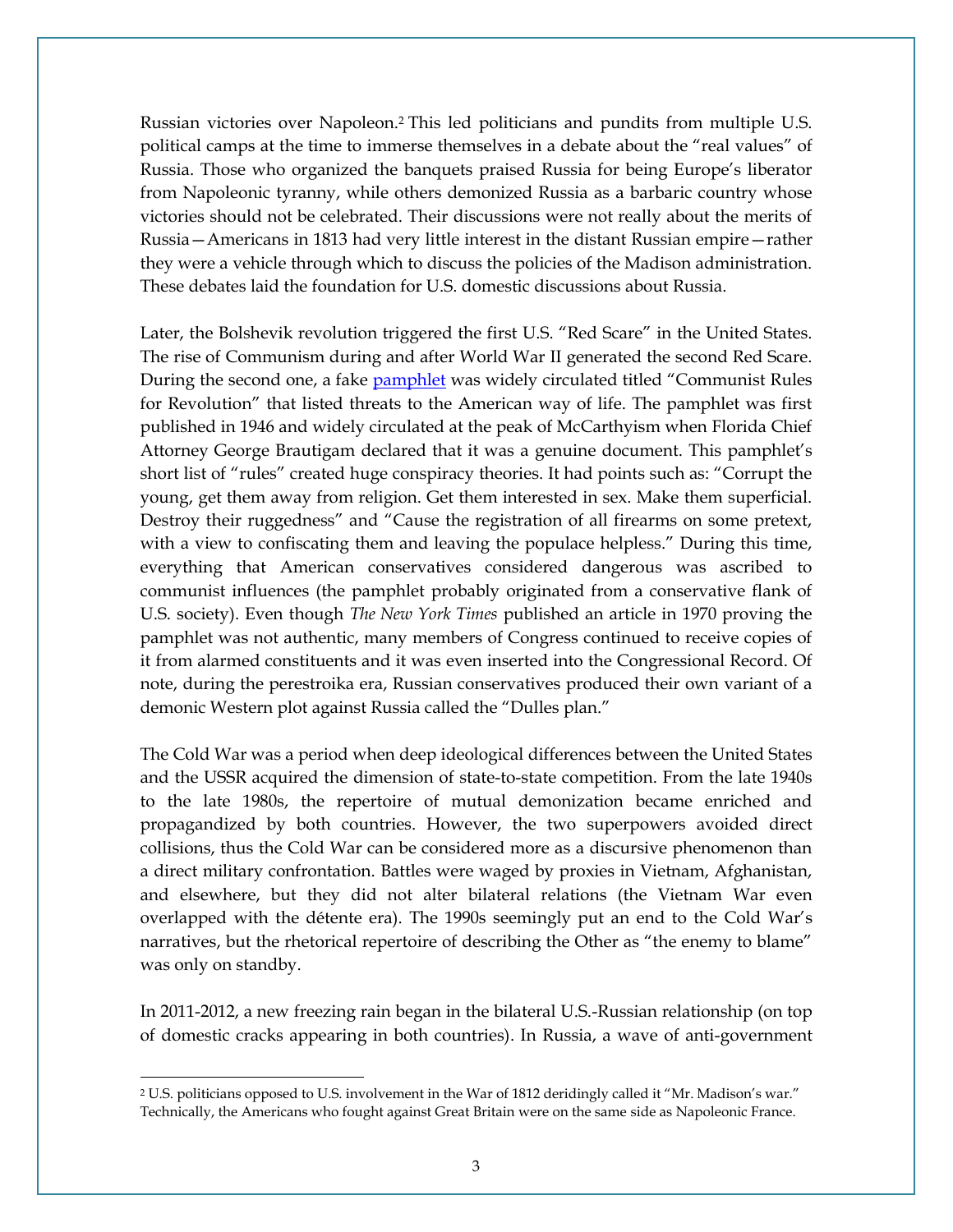protests reactivated the Kremlin's struggle to identify an enemy. The Russian government needed to alienate anti-regime groups and individuals, and did so by [portraying](https://www.theguardian.com/world/2011/dec/08/vladimir-putin-hillary-clinton-russia) them as Washington's pawns. The rhetoric demonized the United States for meddling in Russian politics, for planning regime change, and for using oppositionists as puppets.

On the U.S. side, Russia, too, again became a point of contention. For instance in 2012, Republican presidential nominee Mitt Romney told voters that Russia was America's number one geopolitical foe. He was not trying to degrade Russia per se, but rather undermine and cast doubt on his rival's policies, namely President Barack Obama's "reset" with Moscow. Romney's aim was to cut down Obama's foreign policy achievements by playing on the shadows of U.S. anti-Russian stigmas.

From late 2016, this narrative format—a familiar scenario of linking political opponents to a foreign country while simultaneously demonizing that country—came back into play. Trump's victory caught Americans, especially the U.S. establishment and the Democratic Party electorate, as a surprise. His very appearance, his biography, and his beliefs looked so alien to the American political elite and much of the public that their immediate temptation was to call him "un-American." In the Cold War years, "un-American" was partially synonymous with being "Russian" or "communist." To many anti-Trumpers, including U.S. propagandists, he was seen as "Russia's president," a "Russian implant," and "Putin's puppet." During the Women's Marches the day after Trump's inauguration on January 21, many posters and slogans satirized old-fashioned masculinity and depicted Trump as a sinister stooge of Putin (see the PONARS Eurasia [blog post with images\)](http://www.ponarseurasia.org/article/ponars-eurasia-discusses-depiction-russia-womens-marches-photos). The broader scenario was a habitual cultural turn that uses a foreign Other as a scapegoat for domestic disorder. The Trump election was a critical juncture in U.S. history when American identity was put into question. Who are Americans? Are we liberal democrats or, as Clinton [said](http://time.com/4486502/hillary-clinton-basket-of-deplorables-transcript/) about Trump's base, a "basket of deplorables?"

### **The Consequences for Russian-U.S. Relations**

It is not clear what the final outcomes of the current "Russiagate" in domestic U.S. politics will be. What is obvious is that the anti-Russian mania adds to the disruption of U.S.–Russian relations. In the short-term, public and elite biases will not permit Trump to make any moves that improve U.S.–Russian relations or negotiate any compromise with Russia on pressing issues. The medium- and long-term consequences may include the further demonization of Russia as threatening to the U.S. political system, sentiments of vulnerability and weakness of U.S. democracy vis-à-vis an authoritarian challenger, and the refusal to understand Russia's concerns even when they are legitimate. The image of Russia as a threat will probably hinder the future of bilateral relations long after Trump and Putin are out of office, the same way as Cold War ghosts have